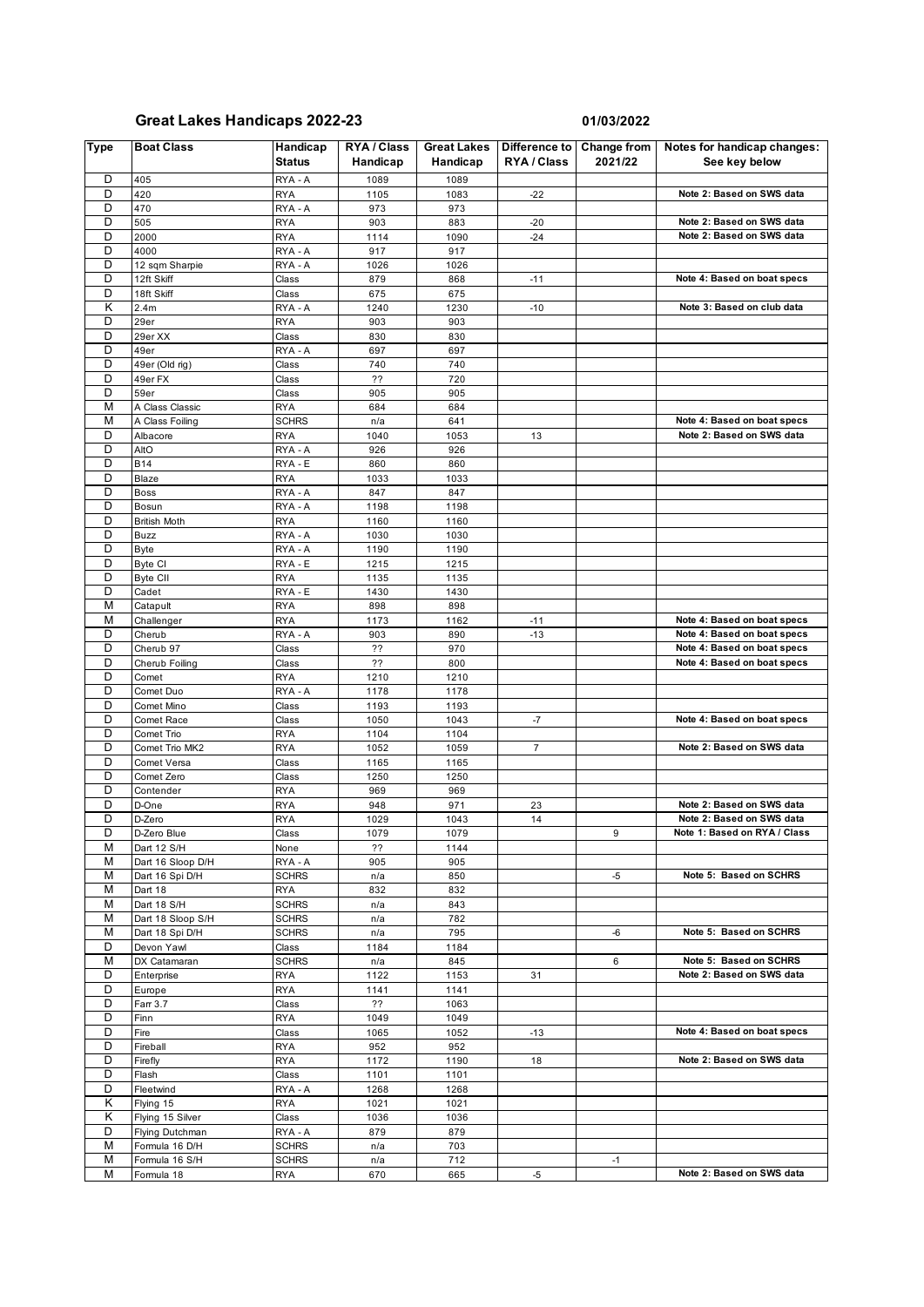| <b>Type</b> | <b>Boat Class</b>                                                 | Handicap<br><b>Status</b>    | <b>RYA / Class</b><br>Handicap | <b>Great Lakes</b><br>Handicap | Difference to Change from<br>RYA / Class | 2021/22              | Notes for handicap changes:<br>See key below     |
|-------------|-------------------------------------------------------------------|------------------------------|--------------------------------|--------------------------------|------------------------------------------|----------------------|--------------------------------------------------|
|             |                                                                   |                              |                                |                                |                                          |                      |                                                  |
| D<br>D      | Fusion Pro<br>Fusion Pro Spi                                      | Class<br>Class               | ??<br>??                       | 1300<br>1275                   |                                          |                      |                                                  |
| D           | GP14                                                              | <b>RYA</b>                   | 1130                           | 1130                           |                                          |                      |                                                  |
| D           | Graduate                                                          | <b>RYA</b>                   | 1132                           | 1132                           |                                          |                      |                                                  |
| D           | Hadron H1                                                         | Class                        | 1065                           | 1059                           | -6                                       |                      | Note 4: Based on boat specs                      |
| D           | Hadron H2                                                         | <b>RYA</b>                   | 1034                           | 1034                           |                                          |                      |                                                  |
| D<br>D      | Halo<br>Hartley 12                                                | RYA - A<br>Class             | 992<br>??                      | 995<br>1290                    | 3                                        |                      | Note 4: Based on boat specs                      |
| D           | Heron                                                             | RYA - A                      | 1345                           | 1345                           |                                          |                      |                                                  |
| M           | Hobie 16                                                          | <b>SCHRS</b>                 | n/a                            | 826                            |                                          | $\overline{7}$       | Note 5: Based on SCHRS                           |
| M           | Hobie 16 Spi                                                      | <b>SCHRS</b>                 | n/a                            | 780                            |                                          | $-1$                 | Note 5: Based on SCHRS                           |
| M           | Hobie 17                                                          | <b>SCHRS</b>                 | n/a                            | 826                            |                                          | 6                    | Note 5: Based on SCHRS                           |
| M           | Hobie Dragoon                                                     | <b>SCHRS</b>                 | n/a                            | 1018                           |                                          | 8                    | Note 5: Based on SCHRS                           |
| M<br>D      | Hobie Dragoon Spi<br>Hornet                                       | <b>SCHRS</b><br>RYA - E      | n/a<br>955                     | 961<br>955                     |                                          |                      |                                                  |
| M           | Hurricane 5.9                                                     | <b>SCHRS</b>                 | n/a                            | 721                            |                                          | 6                    | Note 5: Based on SCHRS                           |
| M           | Hurricane 5.9 SX                                                  | <b>RYA</b>                   | 695                            | 695                            |                                          |                      |                                                  |
| M           | Hurricane 500                                                     | <b>SCHRS</b>                 | n/a                            | 753                            |                                          |                      |                                                  |
| D           | Icon                                                              | RYA - A                      | 976                            | 990                            | 14                                       |                      | Note 4: Based on boat specs                      |
| D           | ILCA 4 / Laser 4.7                                                | <b>RYA</b>                   | 1208                           | 1208                           |                                          |                      |                                                  |
| D           | ILCA 6 / Laser Radial                                             | <b>RYA</b>                   | 1147                           | 1147                           |                                          |                      | Note 2: Based on SWS data                        |
| D<br>D      | ILCA 7 / Laser<br>Int $14$                                        | <b>RYA</b><br>RYA - A        | 1100<br>758                    | 1108<br>720                    | 8<br>$-38$                               | 13                   | Note 4: Based on boat specs                      |
| D           | Int Canoe                                                         | RYA - E                      | 884                            | 884                            |                                          |                      |                                                  |
| D           | Int Canoe - Asym                                                  | RYA - A                      | 866                            | 840                            | $-26$                                    |                      | Note 3: Based on club data                       |
| D           | Int Lightning                                                     | Class                        | 1003                           | 1003                           |                                          |                      |                                                  |
| D           | Int Moth                                                          | RYA - A                      | 570                            | 550                            | $-20$                                    |                      | Note 4: Based on boat specs                      |
| D           | Int Moth - No foils                                               | RYA - A                      | 980                            | 980                            |                                          |                      |                                                  |
| D<br>D      | <b>ISO</b>                                                        | RYA - A                      | 922<br>944                     | 922<br>944                     |                                          |                      |                                                  |
| Κ           | Javelin<br>K1                                                     | RYA - A<br><b>RYA</b>        | 1064                           | 1064                           |                                          |                      |                                                  |
| Κ           | K <sub>2</sub>                                                    | Class                        | 1030                           | 1022                           | -8                                       |                      | Note 4: Based on boat specs                      |
| K           | K <sub>6</sub>                                                    | <b>RYA</b>                   | 919                            | 919                            |                                          |                      |                                                  |
| D           | Kestrel                                                           | <b>RYA</b>                   | 1038                           | 1038                           |                                          |                      |                                                  |
| D           | Lark                                                              | <b>RYA</b>                   | 1073                           | 1073                           |                                          |                      |                                                  |
| D           | Laser 3000                                                        | RYA - A                      | 1085                           | 1085                           |                                          |                      |                                                  |
| D<br>D      | Laser 5000<br>Laser Bahia                                         | RYA - A<br>Class             | 846<br>1095                    | 846<br>1095                    |                                          |                      |                                                  |
| D           | Laser EPS                                                         | RYA - A                      | 1033                           | 1033                           |                                          |                      |                                                  |
| D           | Laser II                                                          | RYA - A                      | 1085                           | 1085                           |                                          |                      |                                                  |
| D           | Laser Pico                                                        | RYA - A                      | 1330                           | 1330                           |                                          |                      |                                                  |
| D           | Laser Stratos                                                     | RYA - E                      | 1103                           | 1103                           |                                          |                      |                                                  |
| D           | Laser Vago XD                                                     | RYA - A                      | 1071                           | 1074                           | 3                                        |                      | Note 1: Based on RYA / Class                     |
| D<br>D      | Laser Vago XD S/H<br>Leader                                       | Class<br>RYA - A             | 1074<br>1115                   | 1074<br>1115                   |                                          |                      |                                                  |
| D           | Lightning 368                                                     | <b>RYA</b>                   | 1162                           | 1162                           |                                          |                      |                                                  |
| D           | Marauder                                                          | RYA - A                      | 1042                           | 1042                           |                                          |                      |                                                  |
| D           | Megabyte                                                          | <b>RYA</b>                   | 1076                           | 1076                           |                                          |                      |                                                  |
| D           | Merlin Rocket                                                     | <b>RYA</b>                   | 980                            | 980                            |                                          |                      |                                                  |
| D           | Miracle                                                           | <b>RYA</b>                   | 1194                           | 1194                           |                                          |                      |                                                  |
| D<br>D      | Mirror<br>Mirror S/H                                              | <b>RYA</b><br><b>RYA</b>     | 1390<br>1380                   | 1390<br>1365                   | -15                                      |                      | Note 1: Based on RYA / Class                     |
| D           | <b>MRX</b>                                                        | Class                        | 1000                           | 993                            | $-7$                                     |                      | Note 4: Based on boat specs                      |
| D           | Musto Skiff                                                       | <b>RYA</b>                   | 849                            | 849                            |                                          |                      |                                                  |
| D           | MX-Ray                                                            | RYA - A                      | 1020                           | 1020                           |                                          |                      |                                                  |
| M           | Nacra 15 Spi D/H                                                  | <b>SCHRS</b>                 | n/a                            | 749                            |                                          |                      |                                                  |
| M<br>M      | Nacra 16 Solo Spi curved foils                                    | <b>SCHRS</b>                 | n/a                            | 708                            |                                          | $-1$                 | Note 5: Based on SCHRS                           |
| M           | Nacra 16 Solo Spi straight foils<br>Nacra 16 Spi D/H curved foils | <b>SCHRS</b><br><b>SCHRS</b> | n/a<br>n/a                     | 723<br>697                     |                                          | $-1$                 | Note 5: Based on SCHRS                           |
| M           | Nacra 16 Spi D/H straight foils                                   | <b>SCHRS</b>                 | n/a                            | 711                            |                                          |                      |                                                  |
| M           | Nacra 17 Olympic Foiler                                           | <b>SCHRS</b>                 | n/a                            | 645                            |                                          |                      |                                                  |
| М           | Nacra 17 Olympic Non-Foiler                                       | <b>SCHRS</b>                 | n/a                            | 678                            |                                          |                      |                                                  |
| М           | Nacra 500 Sloop D/H                                               | <b>SCHRS</b>                 | n/a                            | 808                            |                                          | 7                    | Note 5: Based on SCHRS                           |
| М           | Nacra 500 Solo                                                    | <b>SCHRS</b>                 | n/a                            | 850                            |                                          | $\overline{7}$       | Note 5: Based on SCHRS                           |
| М<br>М      | Nacra 500 Solo Spi<br>Nacra 500 Sport Spi D/H                     | <b>SCHRS</b><br><b>SCHRS</b> | n/a                            | 792<br>761                     |                                          | $-1$                 | Note 5: Based on SCHRS                           |
| М           | Nacra F17 Sloop Spi D/H                                           | <b>SCHRS</b>                 | n/a<br>n/a                     | 712                            |                                          |                      |                                                  |
| М           | Nacra F17 Solo Spi                                                | <b>SCHRS</b>                 | n/a                            | 732                            |                                          |                      |                                                  |
| M           | Nacra F20 Carbon                                                  | <b>SCHRS</b>                 | n/a                            | 597                            |                                          |                      |                                                  |
| M           | Nacra F20 Carbon FCS                                              | <b>SCHRS</b>                 | n/a                            | 570                            |                                          | $-1$                 | Note 4: Based on boat specs                      |
| M           | Nacra Inter 17 Sloop Spi D/H                                      | None                         | n/a                            | 721                            |                                          |                      |                                                  |
| М<br>M      | Nacra Inter 17 Solo<br>Nacra Inter 17 Solo Spi                    | <b>SCHRS</b><br><b>SCHRS</b> | n/a<br>n/a                     | 814<br>751                     |                                          | $\overline{7}$<br>-3 | Note 5: Based on SCHRS<br>Note 5: Based on SCHRS |
|             |                                                                   |                              |                                |                                |                                          |                      |                                                  |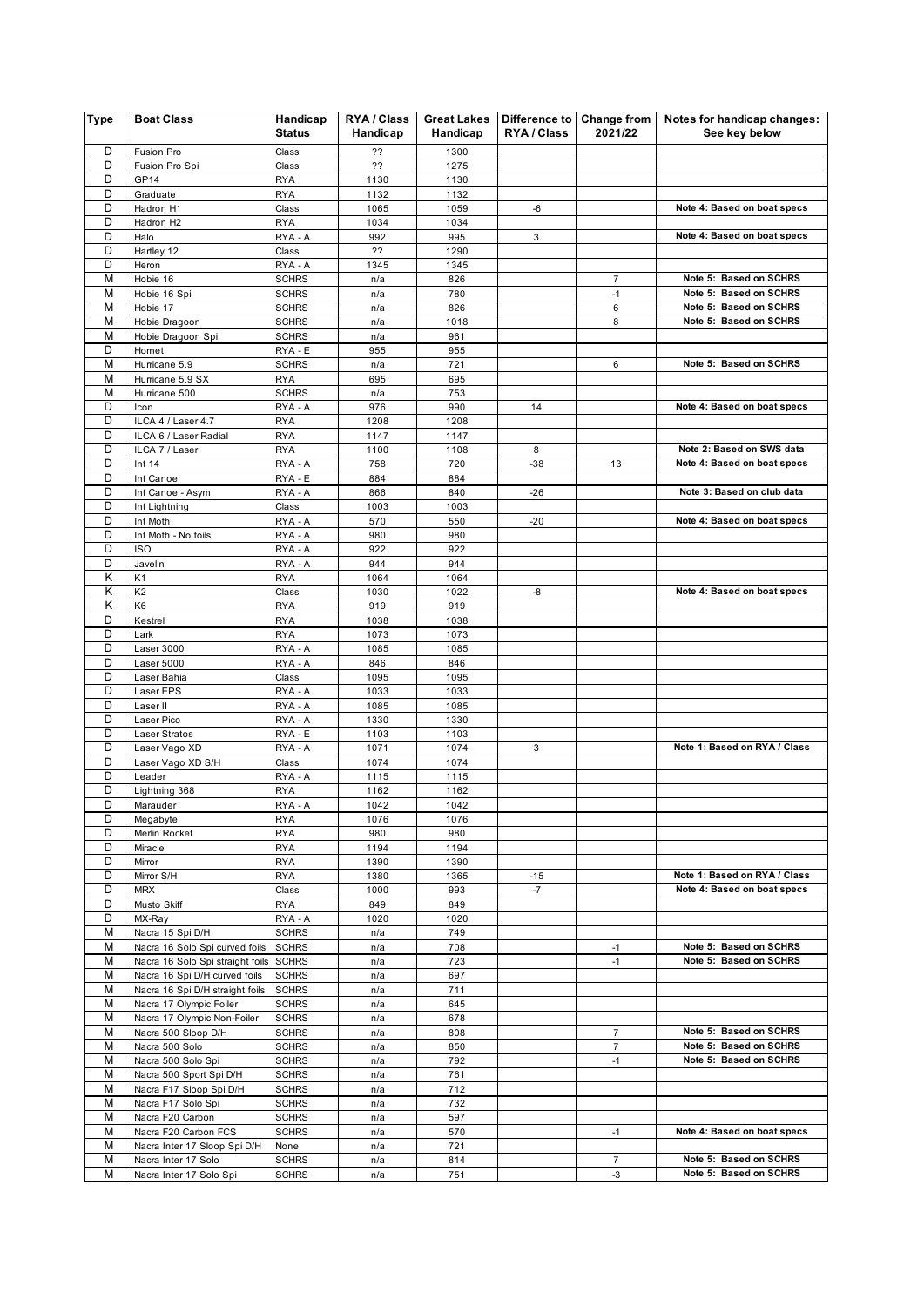| <b>Type</b> | <b>Boat Class</b>                 | Handicap<br><b>Status</b>  | RYA / Class<br>Handicap | <b>Great Lakes</b><br>Handicap | Difference to Change from<br>RYA / Class | 2021/22             | Notes for handicap changes:<br>See key below           |
|-------------|-----------------------------------|----------------------------|-------------------------|--------------------------------|------------------------------------------|---------------------|--------------------------------------------------------|
| D           | National 12                       | <b>RYA</b>                 | 1064                    | 1064                           |                                          |                     |                                                        |
| D           | National 18                       | Class                      | 910                     | 906                            | $-4$                                     |                     | Note 2: Based on SWS data                              |
| D           | National 18C                      | Class                      | 957                     | 957                            |                                          |                     |                                                        |
| D           | Norfolk Punt                      | Class                      | 870                     | 844                            | $-26$                                    |                     | Note 2: Based on SWS data                              |
| D           | OK                                | <b>RYA</b>                 | 1104                    | 1115                           | 11                                       |                     | Note 2: Based on SWS data                              |
| D           | Optimist                          | <b>RYA</b>                 | 1642                    | 1642                           |                                          |                     |                                                        |
| D           | Osprey                            | <b>RYA</b>                 | 930                     | 936                            | 6                                        |                     | Note 2: Based on SWS data                              |
| D           | Otter                             | RYA - A                    | 1275                    | 1275                           |                                          |                     |                                                        |
| D           | Pacer                             | RYA - A                    | 1193                    | 1193                           |                                          |                     |                                                        |
| D<br>M      | Phantom<br>Prindle 15             | <b>RYA</b><br><b>SCHRS</b> | 1004                    | 1004                           |                                          |                     | Note 5: Based on SCHRS                                 |
| M           | Prindle 18                        | <b>SCHRS</b>               | n/a<br>n/a              | 912<br>793                     |                                          | 8<br>$\overline{7}$ | Note 5: Based on SCHRS                                 |
| M           | Prindle 18.2 Spi                  | <b>SCHRS</b>               | n/a                     | 714                            |                                          |                     |                                                        |
| M           | Prindle 19 Spi                    | <b>SCHRS</b>               | n/a                     | 687                            |                                          | $-1$                | Note 5: Based on SCHRS                                 |
| D           | Punk                              | Class                      | ??                      | 1010                           |                                          |                     |                                                        |
| D           | Redwing                           | RYA - A                    | 1094                    | 1094                           |                                          |                     |                                                        |
| D           | Rooster 8.1                       | <b>RYA</b>                 | 1045                    | 1045                           |                                          |                     |                                                        |
| D           | RS Aero 5                         | <b>RYA</b>                 | 1136                    | 1142                           | 6                                        | 6                   | Note 2: Based on SWS data                              |
| D           | RS Aero 6                         | Class                      | 1104                    | 1104                           |                                          | 4                   | Note 1: Based on RYA / Class                           |
| D           | RS Aero 7                         | <b>RYA</b>                 | 1065                    | 1071                           | 6                                        | $-2$                | Note 2: Based on SWS data                              |
| D           | RS Aero 9                         | <b>RYA</b>                 | 1014                    | 1024                           | 10                                       |                     | Note 2: Based on SWS data                              |
| M           | RS Cat 16 Club S/H                | <b>SCHRS</b>               | n/a                     | 944                            |                                          | $\overline{7}$      | Note 5: Based on SCHRS                                 |
| M           | RS Cat 16 Race Spi D/H            | <b>SCHRS</b>               | n/a                     | 872                            |                                          | $-1$                | Note 5: Based on SCHRS                                 |
| M           | RS Cat 16 S Sloop D/H             | <b>SCHRS</b>               | n/a                     | 926                            |                                          | $\overline{7}$      | Note 5: Based on SCHRS                                 |
| M<br>D      | RS Cat 16 XL Spi D/H<br>RS Feva S | <b>SCHRS</b>               | n/a                     | 872                            |                                          | $-2$                | Note 5: Based on SCHRS                                 |
| D           | RS Feva XL                        | Class<br><b>RYA</b>        | 1280<br>1244            | 1280<br>1244                   |                                          |                     |                                                        |
| D           | RS Neo                            | Class                      | 1180                    | 1163                           | $-17$                                    | 16                  | Note 4: Based on boat specs                            |
| D           | <b>RS Quest</b>                   | Class                      | 1110                    | 1130                           | 20                                       |                     | Note 4: Based on boat specs                            |
| D           | RS Tera Pro                       | <b>RYA</b>                 | 1359                    | 1359                           |                                          |                     |                                                        |
| D           | RS Tera Sport                     | <b>RYA</b>                 | 1445                    | 1445                           |                                          |                     |                                                        |
| D           | RS Vareo                          | <b>RYA</b>                 | 1093                    | 1085                           | -8                                       | -8                  | Note 2: Based on SWS data                              |
| D           | <b>RS Venture</b>                 | Class                      | ??                      | 1092                           |                                          |                     |                                                        |
| D           | RS Vision                         | <b>RYA</b>                 | 1137                    | 1130                           | $-7$                                     |                     | Note 4: Based on boat specs                            |
| D           | RS Zest                           | Class                      | 1260                    | 1228                           | $-32$                                    |                     | Note 4: Based on boat specs                            |
| D           | RS100 10.2                        | <b>RYA</b>                 | 981                     | 981                            |                                          |                     |                                                        |
| D           | RS100 8.4                         | <b>RYA</b>                 | 1004                    | 1004                           |                                          |                     |                                                        |
| D           | <b>RS200</b>                      | <b>RYA</b>                 | 1046                    | 1046                           |                                          |                     |                                                        |
| D<br>D      | <b>RS300</b>                      | <b>RYA</b>                 | 970                     | 989                            | 19                                       |                     | Note 2: Based on SWS data<br>Note 2: Based on SWS data |
| D           | <b>RS400</b><br><b>RS500</b>      | <b>RYA</b><br><b>RYA</b>   | 942<br>966              | 953<br>966                     | 11                                       |                     |                                                        |
| D           | <b>RS600</b>                      | <b>RYA</b>                 | 920                     | 920                            |                                          |                     |                                                        |
| D           | <b>RS600 FF</b>                   | Class                      | ??                      | 550                            |                                          |                     | Note 4: Based on boat specs                            |
| D           | <b>RS700</b>                      | <b>RYA</b>                 | 845                     | 845                            |                                          |                     |                                                        |
| D           | <b>RS800</b>                      | <b>RYA</b>                 | 799                     | 799                            |                                          |                     |                                                        |
| D           | <b>RS900</b>                      | Class                      | 22                      | 750                            |                                          |                     |                                                        |
| K           | <b>SB20</b>                       | Class                      | ??                      | 911                            |                                          |                     |                                                        |
| D           | Scorpion                          | <b>RYA</b>                 | 1041                    | 1030                           | $-11$                                    |                     | Note 2: Based on SWS data                              |
| D           | Seafly                            | <b>RYA</b>                 | 1071                    | 1071                           |                                          |                     |                                                        |
| M           | Shadow                            | <b>SCHRS</b>               | n/a                     | 760                            |                                          | 3                   | Note 5: Based on SCHRS                                 |
| M           | Shadow X                          | RYA - A                    | 750                     | 750                            |                                          |                     |                                                        |
| M           | Shearwater                        | <b>SCHRS</b>               | n/a                     | 807                            |                                          | $-2$                | Note 5: Based on SCHRS                                 |
| D<br>Κ      | Signet<br>SK <sub>2</sub>         | Class                      | 1265                    | 1265                           |                                          |                     | Note 4: Based on boat specs                            |
| D           | SK4                               | Class<br>Class             | 953<br>760              | 929<br>705                     | -24<br>-55                               |                     | Note 4: Based on boat specs                            |
| M           | <b>SL16</b>                       | <b>SCHRS</b>               | n/a                     | 774                            |                                          |                     |                                                        |
| D           | Snipe                             | <b>RYA</b>                 | 1108                    | 1108                           |                                          |                     |                                                        |
| D           | Solo                              | <b>RYA</b>                 | 1142                    | 1152                           | 10                                       |                     | Note 2: Based on SWS data                              |
| D           | Solution                          | <b>RYA</b>                 | 1092                    | 1092                           |                                          |                     |                                                        |
| Κ           | Sonar                             | RYA - A                    | 940                     | 940                            |                                          |                     |                                                        |
| D           | Spice                             | RYA - A                    | 930                     | 930                            |                                          |                     |                                                        |
| М           | Spitfire                          | <b>RYA</b>                 | 719                     | 719                            |                                          |                     |                                                        |
| M           | Spitfire Spi S/H                  | None                       | n/a                     | 738                            |                                          |                     | Note 5: Based on SCHRS                                 |
| D           | Splash                            | RYA - A                    | 1220                    | 1220                           |                                          |                     |                                                        |
| D           | Sport 14                          | RYA - A                    | 1055                    | 1055                           |                                          |                     |                                                        |
| D           | Sport 16                          | Class                      | 1040                    | 1040                           |                                          |                     |                                                        |
| M           | Sprint 15                         | <b>RYA</b>                 | 926                     | 926                            |                                          |                     |                                                        |
| M<br>M      | Sprint 15 D/H                     | <b>SCHRS</b>               | n/a                     | 921                            |                                          |                     | Note 4: Based on boat specs                            |
| D           | Sprint 15 Sport<br>Streaker       | Class<br><b>RYA</b>        | 894<br>1128             | 894<br>1155                    | 27                                       |                     | Note 2: Based on SWS data                              |
| D           | Sunfish                           | RYA - A                    | 1229                    | 1229                           |                                          |                     |                                                        |
| D           | Supemova                          | <b>RYA</b>                 | 1077                    | 1077                           |                                          |                     |                                                        |
| D           | Tasar                             | <b>RYA</b>                 | 1022                    | 1022                           |                                          |                     |                                                        |